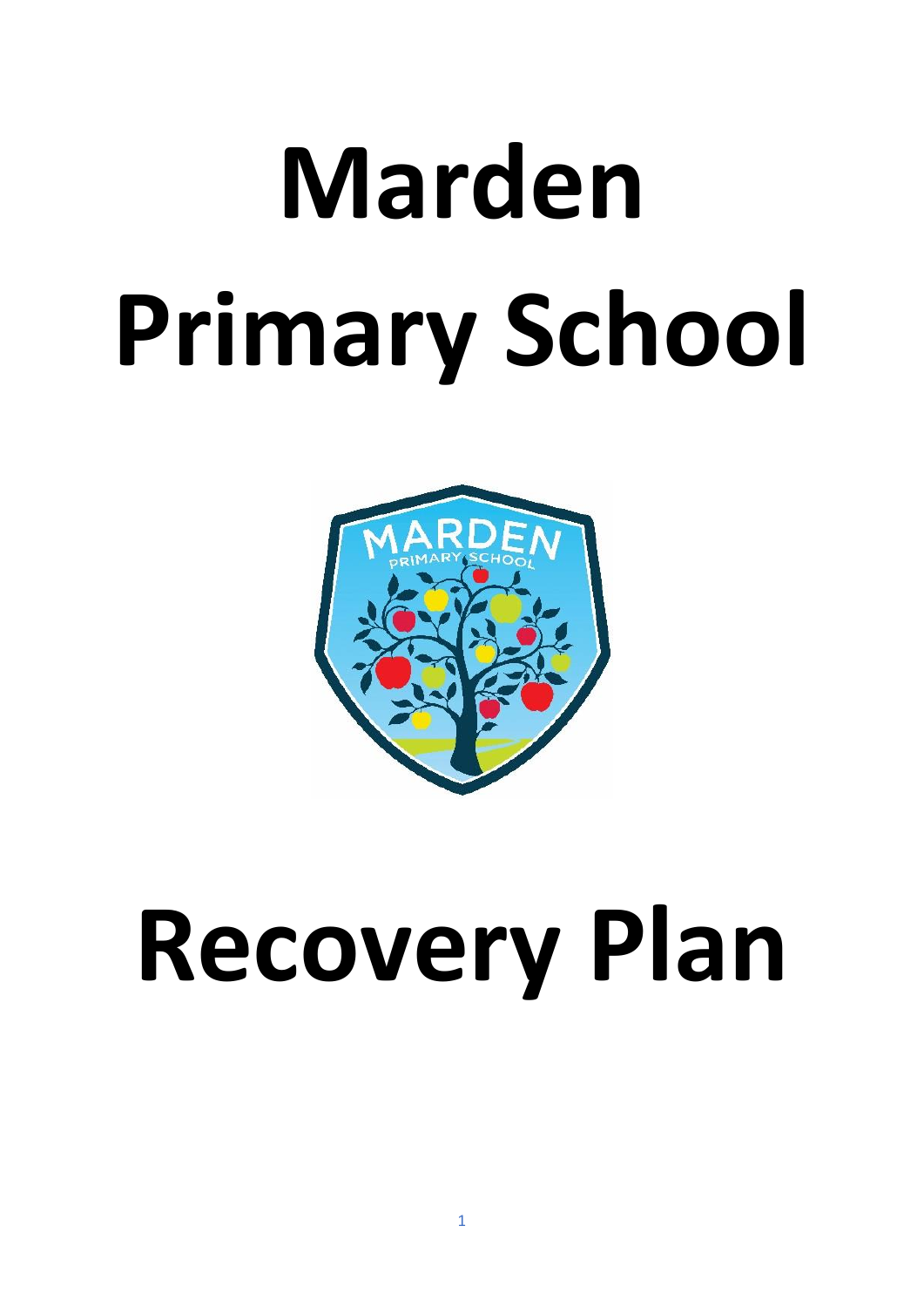# **How the Recovery Plan has been formulated**

The Department for Education (DfE) have produced a range of documents to support schools in preparing for reopening. It is important to stress that this is guidance only. The main documents are:

• [https://www.gov.uk/government/publications/coronavirus-covid-19-implementing](https://www.gov.uk/government/publications/coronavirus-covid-19-implementing-protective-measures-in-education-and-childcare-settings/coronavirus-covid-19-implementing-protective-measures-in-education-and-childcare-settings)[protective-measures-in-education-and-childcare-settings/coronavirus-covid-19](https://www.gov.uk/government/publications/coronavirus-covid-19-implementing-protective-measures-in-education-and-childcare-settings/coronavirus-covid-19-implementing-protective-measures-in-education-and-childcare-settings) [implementing-protective-measures-in-education-and-childcare-settings](https://www.gov.uk/government/publications/coronavirus-covid-19-implementing-protective-measures-in-education-and-childcare-settings/coronavirus-covid-19-implementing-protective-measures-in-education-and-childcare-settings)

• [https://www.gov.uk/government/publications/preparing-for-the-wider-opening-of](https://www.gov.uk/government/publications/preparing-for-the-wider-opening-of-schools-from-1-june)[schools-from-1-june](https://www.gov.uk/government/publications/preparing-for-the-wider-opening-of-schools-from-1-june)

There is a range of other guidance that we have taken into account, for example the Kent County Council Guidance and information from the Kent Association of Headteachers.

It is important to remember that this information is all guidance. It is the responsibility for each school to read and digest the guidance and then make the decisions that are best for their setting. Each school will be significantly different: in terms of size, the community it serves and even down to the number of staff who are available to be in school.

Every decision that is made in this plan starts and ends with the safety of the pupils, staff and families. Although we are educators, this must never take precedence over the health and safety of all of our stakeholders.

The plan is written based on the responses from the parental questionnaire. It also includes the children who have been eligible to attend school since the beginning of lockdown – those classed as vulnerable or those children of key workers whose work is critical to the fight against Covid-19 (shortened to Key Worker children).

The changes will be difficult for some of the children to understand, and the school environment will look very different. We will make every effort to foster a positive Marden Primary School atmosphere, but we expect that it will be an unnerving adjustment for some of the children.

At the time of writing, this plan takes account of all available guidance. The plan is subject to changes as and when further or updated guidance is released. It may also be necessary to change or amend the plan based on the numbers of children and staff available. Parents will be updated on any changes or amendments as soon as possible.

These measures prioritise the safety of the children, staff and wider community from the spread of Covid-19. They represent our very best effort, but it is impossible to guarantee the safety of children and staff from a virus.

# **Preface**

It was announced that, as part of the governments stepped process, schools should prepare to reopen to Reception, Year 1 and Year 6 pupils from 1st June. This is in addition to the provision that is currently being offered to vulnerable pupils, those whose parents are key workers and those who have an EHCP. The 1st June is the date suggested by the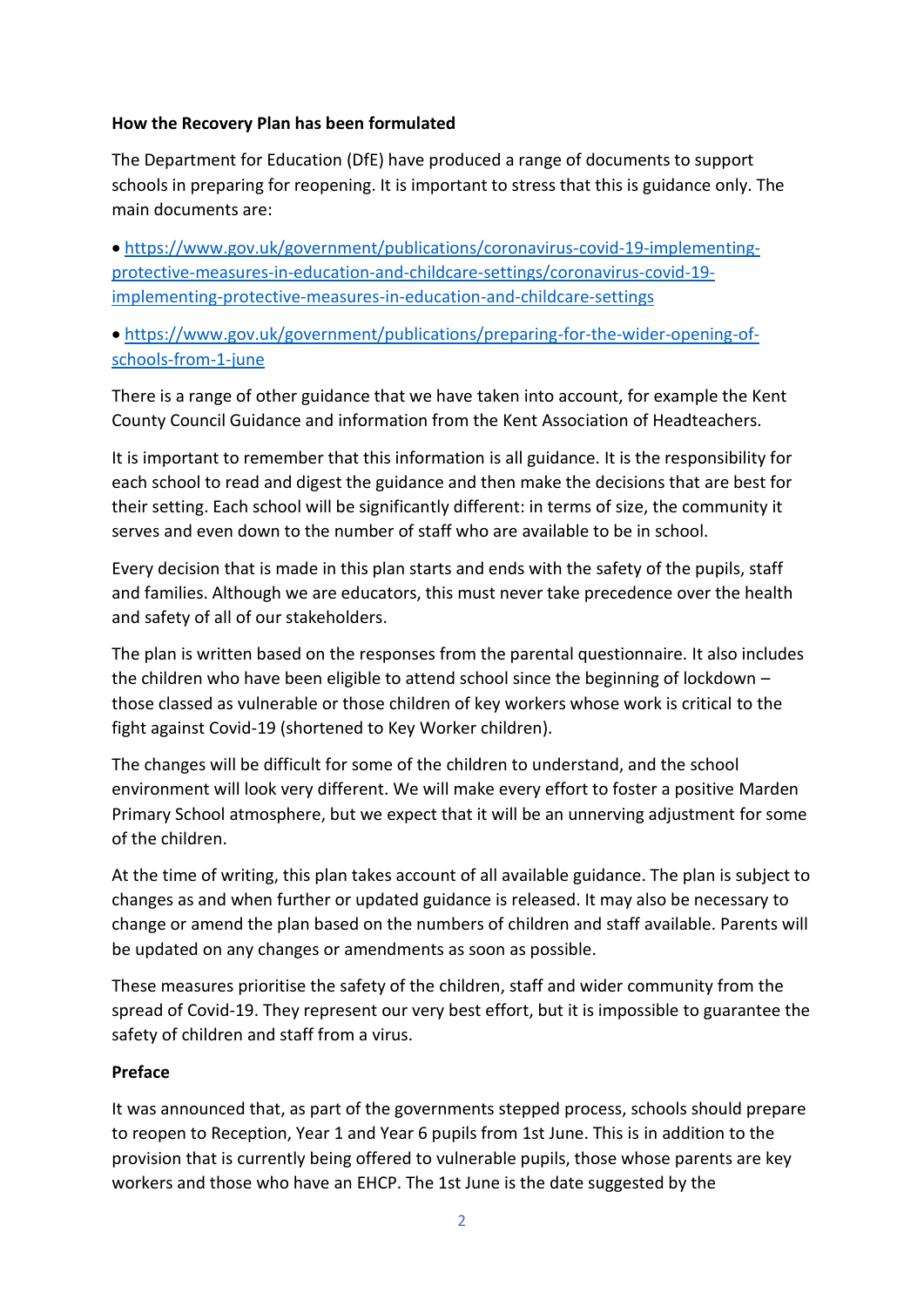government, and not the guaranteed date that we will open to more children. Marden Primary School will only open to these children when we are certain that we have minimised the risks and when we feel it is as safe as we can make it for everyone.

The eligible year groups have been chosen because of the early stage of their education (in the cases of Reception and Year 1) and to aid transition (Year 6). The guidelines from the government, and the way in which we feel we can adapt them to keep children and adults safe, will make it necessary to compromise some of our typical curriculum aims. Children in Reception will be taught in a way that is not aligned to the Early Years curriculum.

In addition, Year 6 will not be able to undertake normal transition arrangements as secondary schools are not open. As time goes on, we will continue to look for alternative transition arrangements with local secondary schools.

As it stands, schools have been open for children of key workers and those classed as vulnerable since Monday 23rd March, including over the Easter holidays. As the provision will still be required for the key worker and vulnerable child group over May half term, school will remain open for these children for this period of time. This will mean that school staff will have worked without a holiday break for the entirety of this period, whether it be in school supporting children, or from home preparing resources, contacting children and undertaking continuous professional development (CPD). To enable the staff to have a small window of time, the school will therefore be closed for the bank holiday on 25th May for all pupils.

From the beginning of lockdown, the guidance from the government on reducing transmission of the disease has been clear. The focus has been on social distancing with the suggestion of remaining 2 metres away from people outside of your household. The other focus has been on hygiene, specifically on washing hands regularly and for a period of at least 20 seconds.

The biggest challenge in schools, and this has been seen by having one group of children in every week since the beginning of lockdown, is social distancing. Children, especially the youngest children, find it very difficult to keep at a 2-metre distance. This is especially the case with peers and in an environment in which they are familiar. The government have recognised this and have said that **'we know that, unlike older children and adults, early years and primary age children cannot be expected to remain 2 metres apart from each other and staff.'**

Throughout this plan, every effort has been made to ensure that an appropriate distance can be maintained for the children. However, it is not possible to mitigate the 'human' factor in this – that being that a child may still leave a designated area, or come close to and instigate physical contact with another child or adult. No plan could ever reduce the risk of contact between children and adults to zero, and therefore it needs to be made clear that this is the case. The plan follows the hierarchy of controls as suggested in the guidance to try to reduce the risk of transmitting the infection. They are: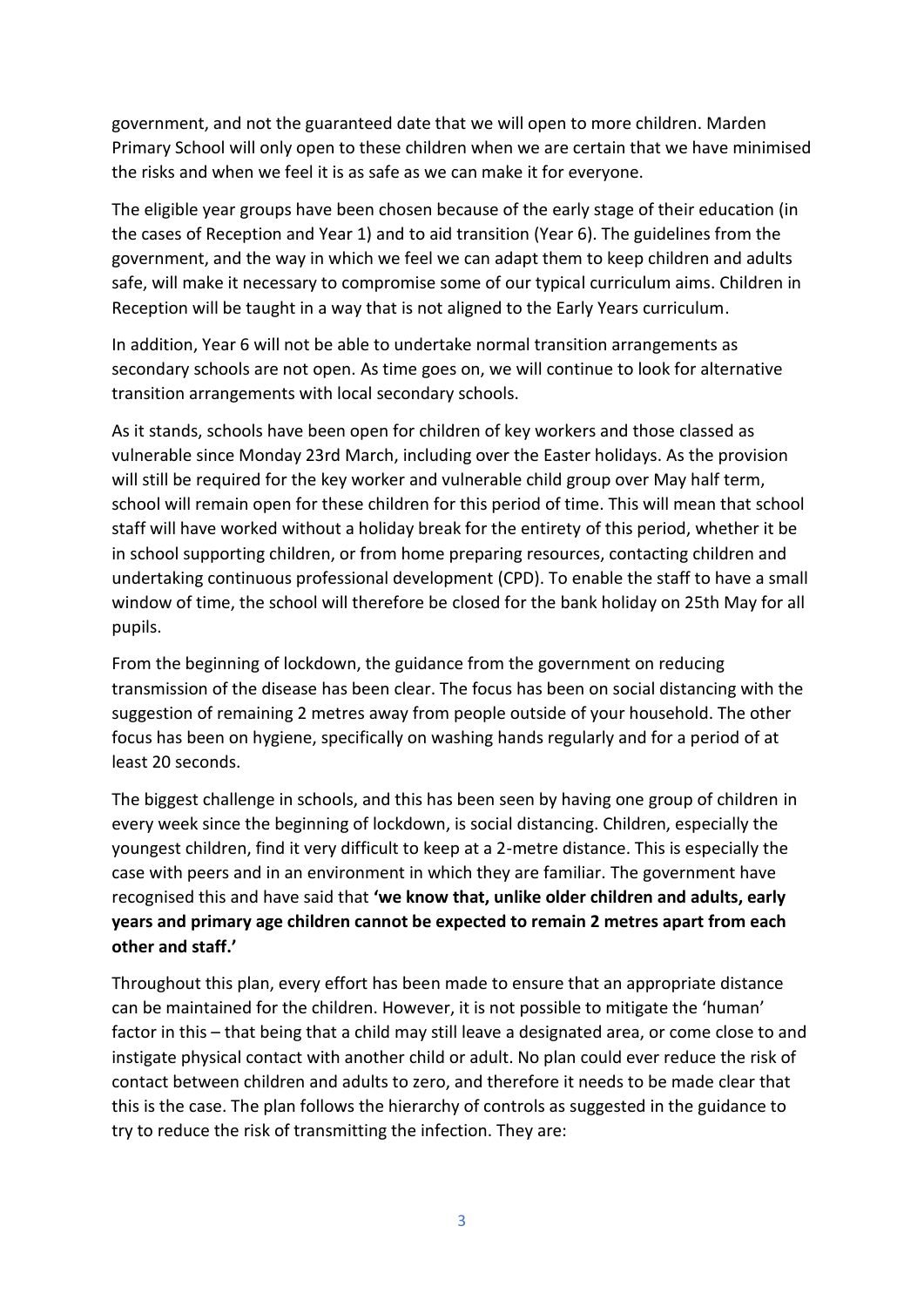• Minimising contact with individuals who are unwell by ensuring that those who have coronavirus symptoms, or who have someone in their household who does, do not attend childcare settings, schools or colleges

• Cleaning hands more often than usual - wash hands thoroughly for 20 seconds with running water and soap and dry them thoroughly or use alcohol hand rub or sanitiser ensuring that all parts of the hands are covered

• Ensuring good respiratory hygiene by promoting the 'catch it, bin it, kill it' approach

• Cleaning frequently touched surfaces often using standard products, such as detergents and bleach

• Minimising contact and mixing by altering, as much as possible, the environment (such as classroom layout) and timetables (such as staggered break times)

This is a novel virus and the scientific understanding is developing all the time. It is likely that there will be further amendments and updates that we will have to review periodically. It may be useful for you to read the scientific guidance from the DfE so that you are aware of the most up-to-date information in this area. You can find that guidance here:

[https://assets.publishing.service.gov.uk/government/uploads/system/uploads/attachment\\_](https://assets.publishing.service.gov.uk/government/uploads/system/uploads/attachment_data/file/885631/Overview_of_scientific_advice_and_information_on_coronavirus_COVID19.pdf) data/file/885631/Overview of scientific advice and information on coronavirus COVID1 [9.pdf](https://assets.publishing.service.gov.uk/government/uploads/system/uploads/attachment_data/file/885631/Overview_of_scientific_advice_and_information_on_coronavirus_COVID19.pdf)

#### **The Recovery Plan**

#### **Reasons for non-attendance**

You should only send your child to school if you feel it is safe to do so. In this plan, we have taken steps to make the environment as safe as it possibly can be. However, the environment and the way that we will have to manage it will be very unfamiliar to the children. **Any parent choosing not to send their child will not be fined**, nor will the school put any pressure on you to change your decision. There is some guidance on nonattendance outlined below:

• Where a child is extremely clinically vulnerable, (often this category will have received a letter from the government) they must not attend school.

• Where a child is clinically vulnerable, the parent must seek medical advice from their GP to see if it is appropriate for them to attend school.

• Where a child lives with someone who is extremely clinically vulnerable they must not attend school

• Where a child lives with someone who is clinically vulnerable, they can attend school and this must be the decision of the parent (although we are happy to discuss this with you)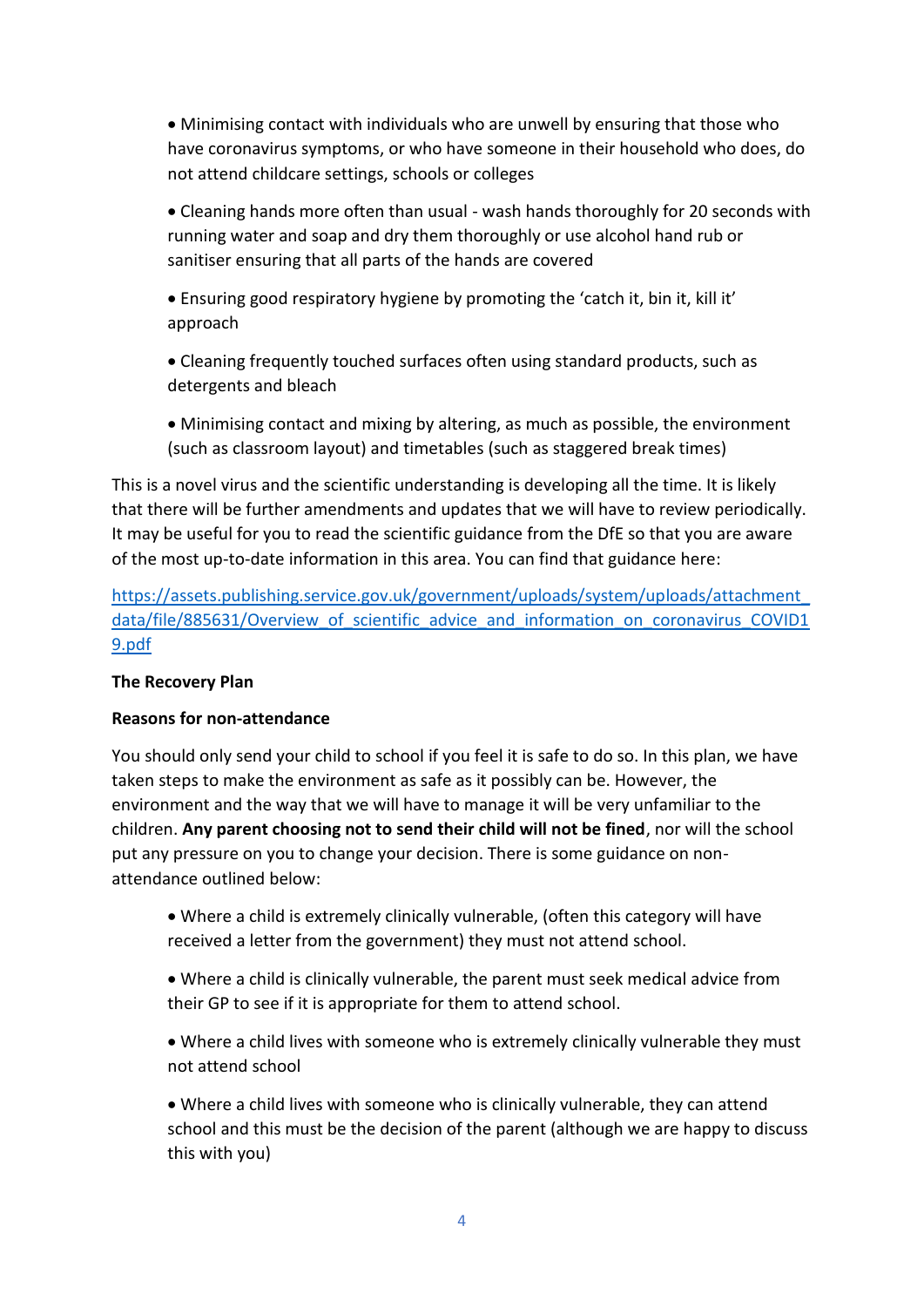• Where a parent does not want to send their child to school, the child should not attend school

If you decide not to send your child to school and then change your mind please let the school office know. We will need one week's notice to ensure adequate staffing and to assign a place in a pod.

# **Grouping of children**

Only children in the eligible groups will be allowed to school. There are four eligible groups and their priority order is as such:

• Children of key workers, children from vulnerable families and children with an EHCP.

- Children in Reception
- Children in Year 1
- Children in Year 6

Any siblings of children in the above groups who do not meet the eligibility criteria will **not** be allowed to attend school at this time. It is worth noting also that although the government are encouraging returning to work where working at home is not possible (for example construction) this does not make you a Key Worker as the guidance in this area has not changed.

All children will be placed into groups with a maximum number of 15. Each group will be a 'pod' and for the remainder of the plan will be referred to in this way. Each pod will have an allocated classroom and specific timetable (more detail will be given to these later in the plan). Each pod will remain isolated from every other pod in the school to limit the amount of contact that any one person has. The pods, their classrooms and their timetable will remain the same for the duration of the return (until further guidance is issued).

#### **Phased Return**

Year groups will be staggered on their return to allow them to settle back into school. Year 6 will start back on Monday 1<sup>st</sup> June, Year 1 will start back on Tuesday 2nd June and Reception will start back on Wednesday 3rd June.

#### **Minimising Contact**

Contact between people needs to be minimised. This will mean that children in their pods will not come into contact with the children or adults in other pods. To facilitate this, we will be taking the following actions:

• Each pod will have an allocated room and an allocated outdoor space which they must stay in for the duration of the day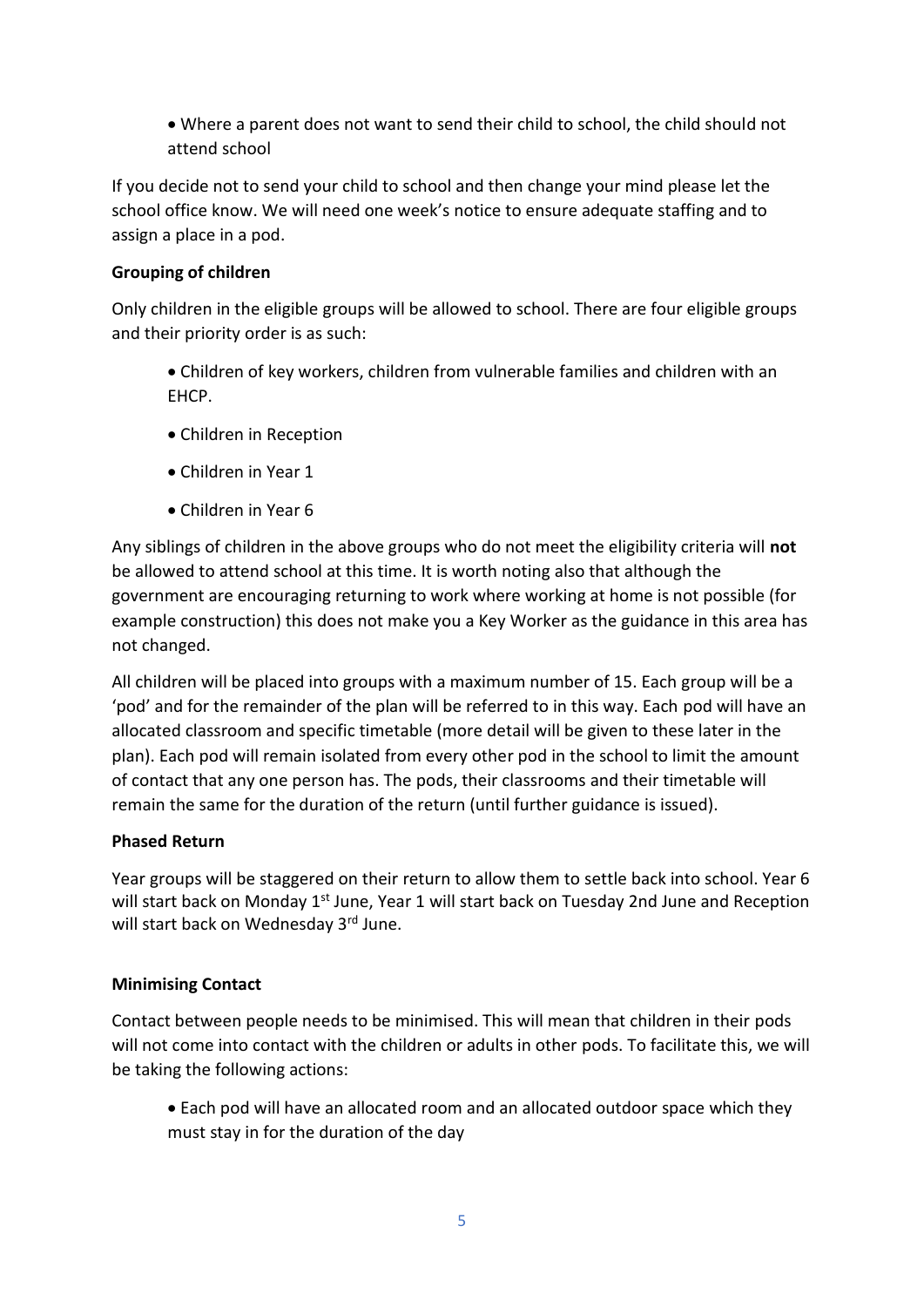• The children in each pod will have an allocated seat in the classroom which will be behind a desk which will be spaced out as much as possible (**if we do have 15 children in a pod, it will not be possible to space these out with a distance of 2m between them as the rooms are not big enough**).

• The children will be supervised by two adults. We hope that this will be a teacher and a teaching assistant, although this may not always be possible. The adults will stay with the pod and also not interact with other pods. **It is important to note that the adults in the pods may not be adults that the children know**. This could be because they are working in a different pod, or because they are not able to be in school because they are shielding, or living with someone who is shielding.

• The children will be provided with a set of resources that they will need throughout the day. These will vary from year group to year group due to the nature of the resources required. These resources are for the individual child and are not to be shared or taken home. These resources will be limited because we will need to ensure that they can be kept clean.

• When the children are allowed outside for break times, they will not be allowed to use any of the outdoor equipment including, but not limited to, the EYFS area and the trim trail. This is because it will not be possible to clean down and disinfect these areas after each individual use.

# **Organisation of pods**

To enable the limited contact between pods, careful organisation of each pod, their movements and their timetable has been considered. From parental responses, it seems likely that we will need 2 pods for Year 1 and Year 6 and 3 pods for Reception. Currently, we will also need at least one additional classroom for the children of key workers and vulnerable children. These have been allocated as follows:

Reception – Attenborough and Nightingale Classrooms and Year 3/4 Activity Area

Year 1 - Hamilton and Backshall Classrooms

Year 6 - Austen and Churchill Classrooms

Key worker groups – Shackleton Classroom

If a child is in one of the eligible year groups and also in the key worker group currently accessing school, they will form part of the pod for their year group unless parents need 8:30-3:00 provision every day, in which case parents can choose that they remain in the Key Worker group.

Each pod will have an assigned toilet, although this will not be gender specific.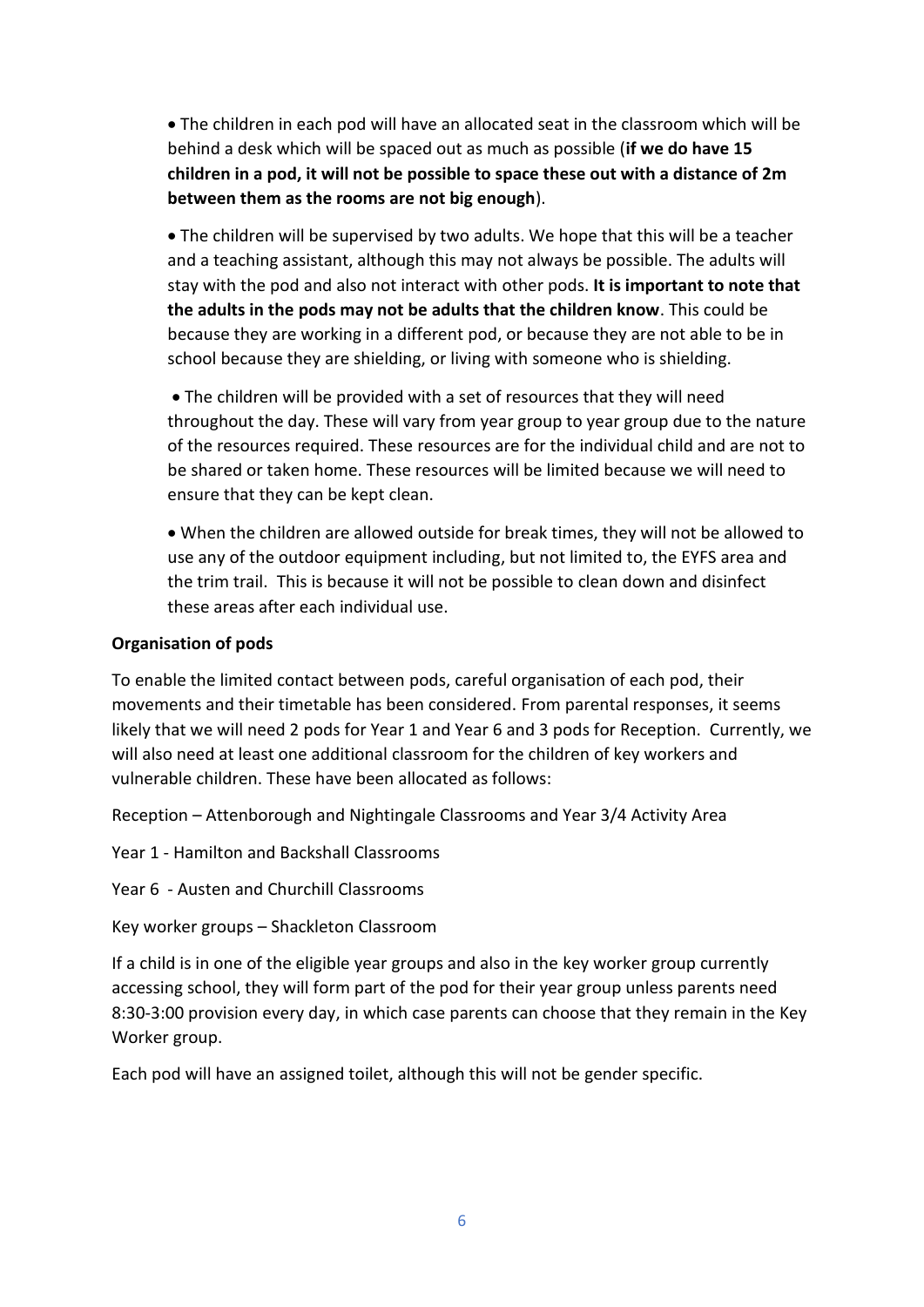# **Drop off and pick up procedures**

Children do not need to bring anything to school other than a packed lunch (if appropriate), a coat (if needed) and a water bottle. In hot weather, children should also bring in a sun hat but suntan lotion should be applied at home. Children will keep all of their belongings in their assigned work space.

Following the guidance, only one adult will be able to accompany the child into the school grounds. People are being encouraged to walk rather than drive to school. If you usually use public transport to get to school, please investigate alternative travel options to minimise contact. To minimise contact, children from different year groups will have to be picked up and dropped off from different locations and at different times. If you have siblings in eligible year groups, please contact me [\(headteacher@marden.kent.sch.uk](mailto:headteacher@marden.kent.sch.uk)) to make the most appropriate drop off and pick up arrangements.

The locations are as follows:

- Reception car park gate to playground gate, enter Year 3/4 classrooms at the back
- Year 1 main children's gate, enter Year 1/2 classrooms at the back
- Year 6 car park gate to Year 6 fire exit
- Key worker group main children's gate, enter through cookery area

Please follow the arrows and wait at the marked spaces, which will be at 2m intervals. Each Key Stage leader is preparing a video for the children, including where they will be dropped off and what the classrooms will look like.

To minimise time and contact for adults and children, please drop your child off and leave as quickly as you possibly can. It will not be possible to discuss matters with the adult in the room as we would normally do, nor will parents be able to enter the classroom and help settle the children. If you need the pod teacher to know something urgent you can call or email the school office. Contact can also be made via Seesaw for non-urgent matters.

#### **Timetable**

Each pod will operate on a different timetable to reduce the amount of contact. This will mean that the timings of their school day will be different. This not only reduces the number of adults in location for drop off and pick up but also allows us to vary the break times in school so that contact is minimised. We have also taken into account the needs of working parents when setting these times. The timings will be as follows:

Key Worker/vulnerable children 8:30 - 3.00

| Year 6: | $8:40 - 2:50$ | (Fridays: 8:40 - 12:20)   |
|---------|---------------|---------------------------|
| Year 1: | $8:50 - 2:40$ | $(Fridays: 8:50 - 12:10)$ |
| EYFS:   | $9:00 - 2:30$ | (Fridays: 9:00 - 12:00)   |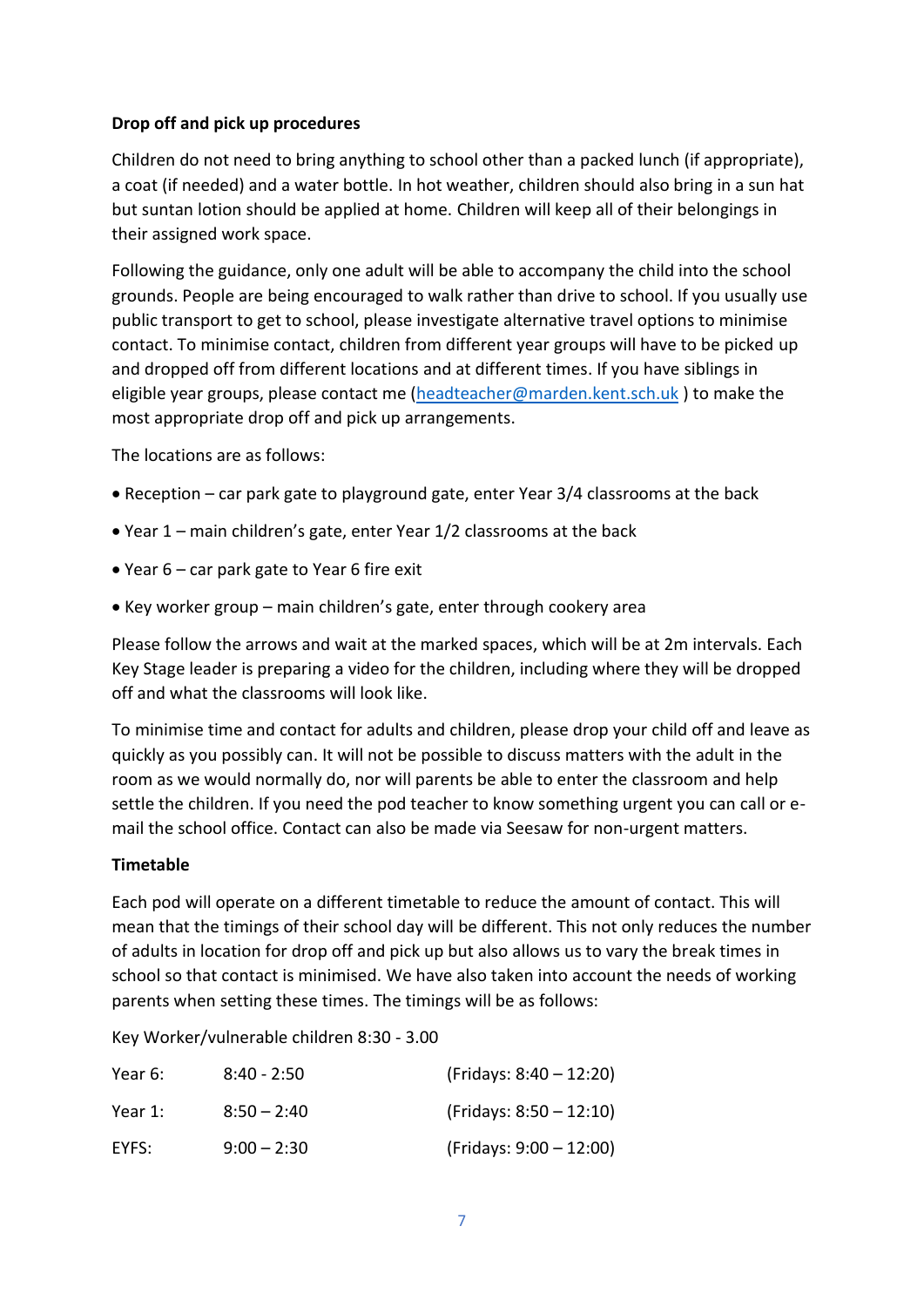# **Lunches**

Children in Reception and Year 1 will be eligible for a Universal Infant Free School Meal. Children in Year 6 who would normally have a free school meal will be able to request one. Supermarket vouchers will not be provided for children in receipt of free school meals who return to school. Alternatively, and our preferred method, you can send your child in with a packed lunch. To minimise contact, the meals provided by the school catering company will be packed in a take away container and will be delivered to the classrooms. Key worker children will be able to have a school lunch on Fridays and those eligible for free school meals in Reception, Year 1 and Year 6 can have a packed lunch to take home.

It will not be possible for our staff to fully assist in supporting children eating lunch. For example, adults will not be able to be called over to cut up or open items as this will close the gap between adults and children and therefore increase the risk. Please bear this in mind when deciding on the lunch you wish your child to have.

To avoid children in pods mixing, the children will eat their lunches in their allocated rooms. Children who bring in a lunch from home will have their lunch box next to them in the classroom.

# **Curriculum**

At Marden Primary School, we have worked incredibly hard on our curriculum, teaching and learning to ensure that your children receive a broad and balanced curriculum, taught in a way that helps them to understand the concepts deeply and in a way that makes them enjoy the learning process. Unfortunately, it will not be possible for us to teach the curriculum for all three-year groups and the Key Worker group to the level that we would normally pride ourselves on. There are various reasons for this including, but not limited to:

• The variability in home learning undertaken in the previous 11 weeks.

• The prior knowledge of where children are in their learning if the pod is not being taken by the child's class teacher.

• The ability to deliver the curriculum with the restrictions required to keep children and adults safe.

We will have to modify our teaching approach to keep a distance from children in each pod as much as possible, particularly close face to face or 1-to-1 support. We will be focusing on supporting the children as much as we can in their learning.

Much of what we will cover in schools will be the same as those who choose not to attend school. The children will be working on their Seesaw learning in the classroom under the supervision of the adult(s). The learning for the children in all year groups will be completed at the specific desk or learning space for that child.

The classroom will have to be adapted to prevent and limit the contact points. Any soft furnishings and unnecessary equipment will have to be removed from the classroom. Anything that cannot be removed but is not needed will be blocked off to prevent use.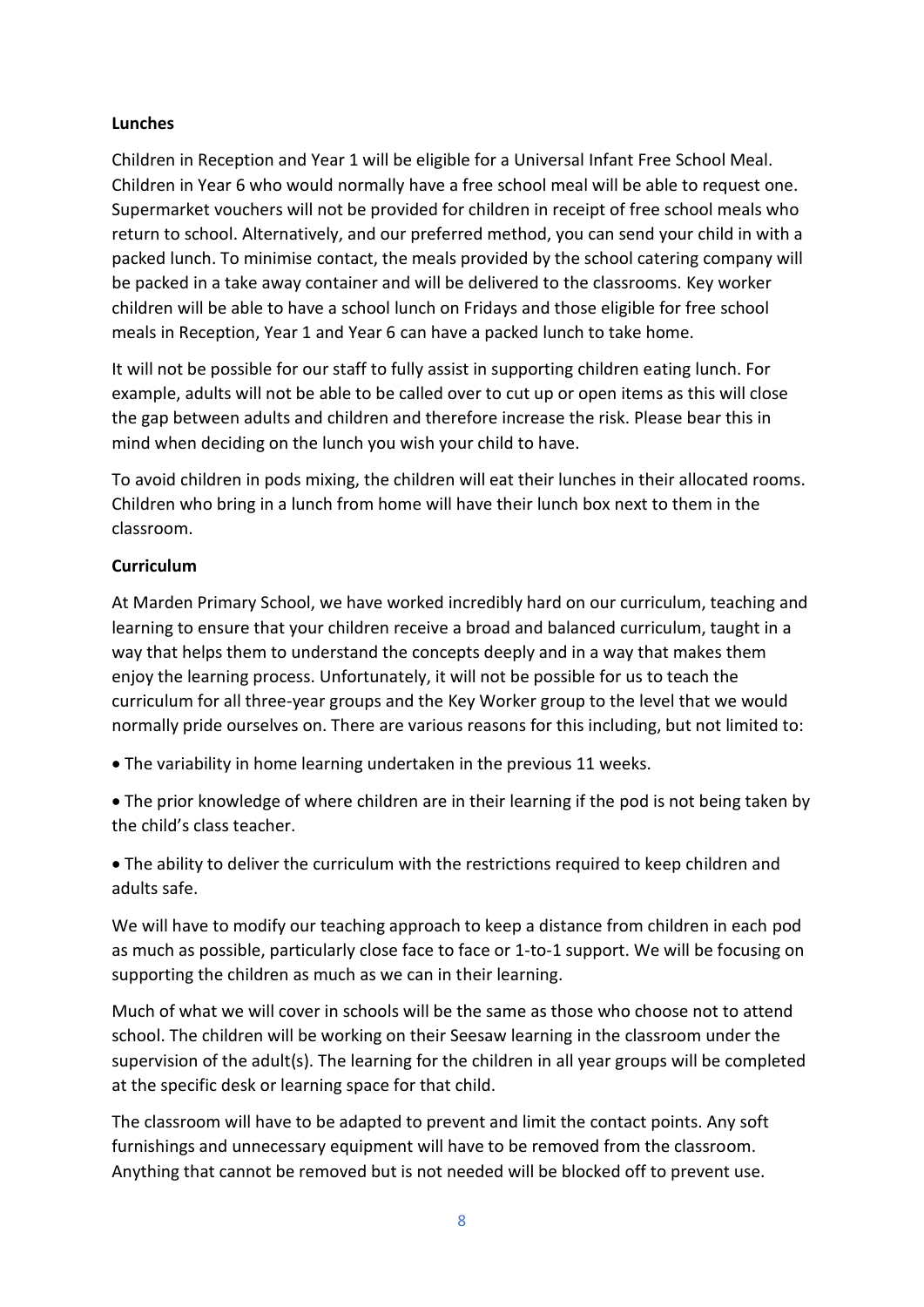Teachers will continue to provide activities for all year groups i.e. Years 2, 3, 4 and 5 as well as those in Reception, Years 1 and 6 who do not return to school.

# **Behaviour**

Staff have developed a Covid-19 addendum to our Behaviour Policy. It is important that all children adhere to these rules to keep everyone safe. We will be sending out a Covid-19 home-school agreement which parents must agree to – please either print and send back or e-mail the office to confirm acceptance. It is important to note that if children are found to be breaking the Covid-19 rules in school, or if we find out that they are not taking appropriate measures out of school, their school place can be withdrawn until we are satisfied that they do not pose a threat to the safety of other children or adults.

# **Effective infection protection and control**

In order to keep the children and adults safe, we need to ensure that we do as much as we can to control and protect against infection. The science and guidance that we have been provided with is clear that the best chance we have of minimising transmission of the virus is based around hygiene and cleaning. This comes under four areas:

- 1. Minimise contact with anyone showing symptoms
	- Parents need to check their children for symptoms. If you have any concerns that your child may have any symptoms, you must keep your child at home and isolate for 7 days.
	- If a child shows any symptoms in school, they will be taken immediately to the SENCo room. Parents will be called and the child must be collected as soon as possible.
- 2. Clean hands regularly and for at least 20 seconds
	- Handwashing must be completed regularly.
	- Each classroom will be supplied with additional resources such as soap, hand sanitizer, tissues and bins.
- 3. Personal hygiene will need to be taught
	- Children, especially those in the younger year groups will need to be shown how to wash hands effectively.
	- Regular monitoring will take place.
- 4. Cleaning of surfaces
	- Cleaning products will need to be stored in each room.
	- Staff in each pod will have to regularly clean frequently used surfaces like desks, backs of chairs and equipment. This will need to be done when the children wash their hands so that they return to a clean area.
	- Administrative and site staff will also have to clean touchpoints frequently.

# **Personal Protective Equipment**

It is easiest to share the specific government guidance here for clarity: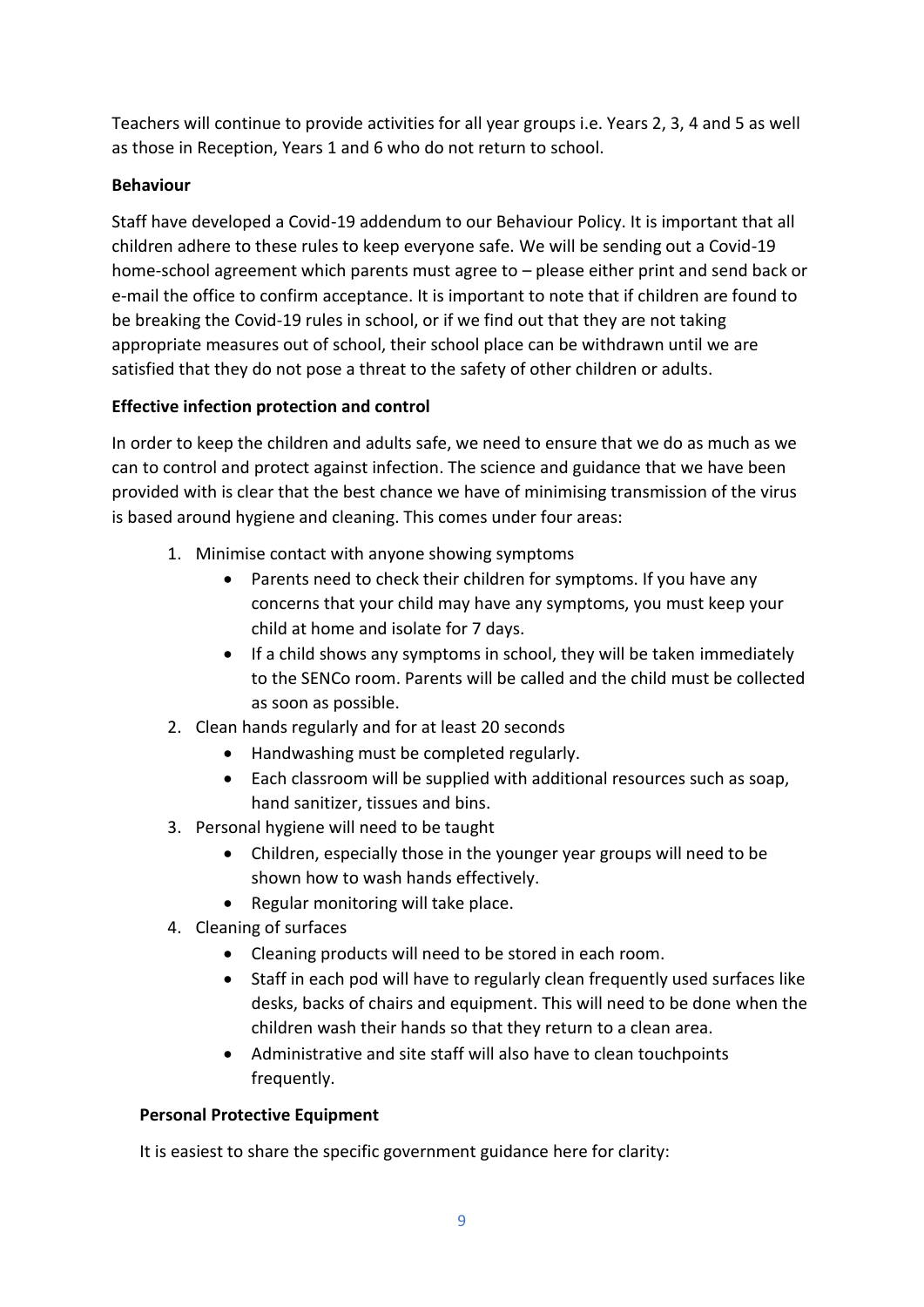Wearing a face covering or facemask in schools or other education settings is not recommended. Face coverings may be beneficial for short periods indoors where there is a risk of close social contact with people you do not usually meet and where social distancing and other measures cannot be maintained, for example on public transport or in some shops. This does not apply to schools or other education settings. Schools and other education or childcare settings should therefore not require staff, children and learners to wear face coverings. The majority of staff in education settings will not require PPE beyond what they would normally need for their work, even if they are not always able to maintain a distance of 2 metres from others. The only exception that applies for us in relation to PPE is if a child shows any symptoms.

There will be PPE supplies including masks, gloves, aprons, hand wash and sanitizer in the SENCo room for members of staff to use if a child shows symptoms of illness.

# **Uniform**

To enable you to wash and clean your child's clothing regularly, it will not be possible for the children to come to school in their school uniform. They will be able to wear their own clothes each day. They must have completely different clothes on for every day. Your child will have opportunities every day for physical activity so we recommend that they come into school wearing trainers. We will also be using the outdoors regularly as ventilation and open spaces reduces the risk of transmission. Therefore, please make sure that the clothing your child wears to school is appropriate for them to be undertaking some physical activity. Children will not need to bring a book bag to school. All that the children will need is their lunchbox, which can include multiple snacks, and a full water bottle. Children will not be able to fill their water bottles at school so please ensure their bottle is an adequate size.

# **Staffing**

All members of staff have been consulted on this plan and their thoughts and suggestions taken into account. Not all staff are currently able to be in school and they will continue to support the children and staff by working from home. This will include resourcing and planning the Seesaw activities. All teaching staff are legally entitled to Planning, Preparation and Assessment time (PPA). This is no different in this situation. To limit the contact with additional adults, it will not be possible to run PPA in the same way that we would do normally. Therefore, Friday will be a half day for children, with a phased closure to enable the teachers to complete the PPA time and prepare the learning and resources for the following week. The timings for Friday pick up are given under the Timetable section.

# **Plan Variations**

This plan has been written based on the numbers from the parental surveys and assumes that there will be sufficient staff for two members of staff in each room. In Year 6 we currently have enough staff members for 3 teachers so one pod will have one teacher – this will be a smaller pod. Other members of staff will be on site such as office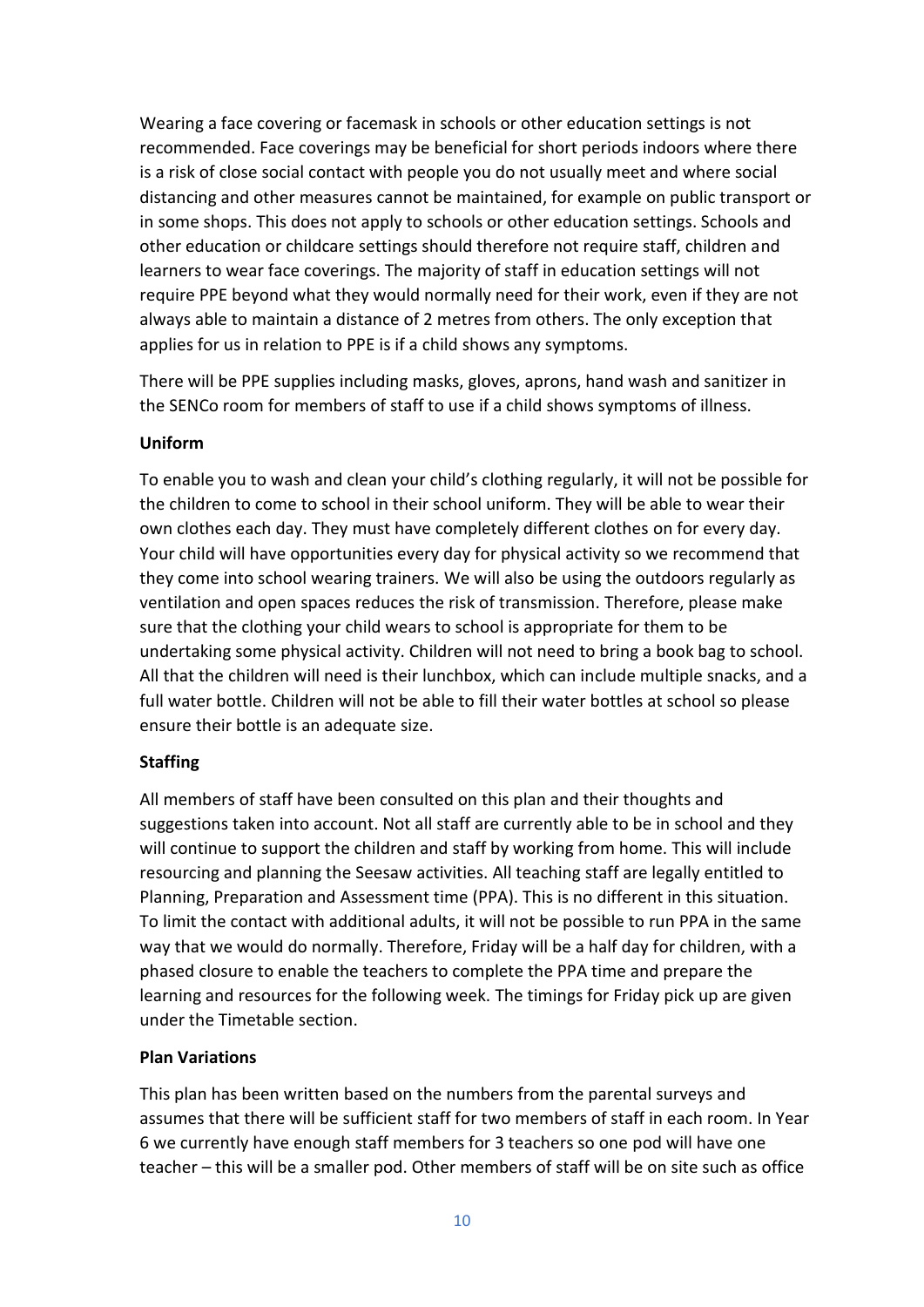staff, caretaker and a designated safeguarding lead (who cannot be based in a room with a pod). If we are unable to meet the required number of staff for each pod, we will need to amend this plan. This would mean that we would have to reduce the number of year groups who would be able to attend, starting with Year 6.

# **Wraparound Care**

Since the beginning of lockdown, we have been operating slightly longer hours to support the needs of our key workers (school open to children at 8:30 am). This has meant that there has been some additional wraparound care for these children. It will not be possible to offer wraparound care to all pupils eligible to attend because we will not be able to minimise contact. As has been mentioned throughout this plan, children will be in pods and each pod must remain isolated from other pods. Children of key workers will still be able to access the slightly longer opening hours to allow parents to continue the fight against Covid19.

# **Medical Needs**

If children require inhalers or Piriton and/or Epi-Pens for severe allergies, the parent must ensure that in-date medicine is available in school and this will be kept in the child's pod. No other medication will be given; if children require antibiotics or Calpol they should be kept at home.

First aid: children will tend to this themselves if it is minor (e.g. wet paper towel applied themselves if able to) and basic PPE will be provided in the first aid bags for staff who are administering first aid to protect both them and your child (aprons, gloves, masks).

# **What will happen if a child shows symptoms of COVID-19?**

Please see Appendix 2.

The government have advised that staff and pupils in all settings will be eligible for testing if they become ill with coronavirus symptoms, as will members of their household. When a child, young person or staff member develops symptoms compatible with coronavirus, they should be sent home and advised to self-isolate for 7 days. Their fellow household members should self-isolate for 14 days. All staff and students who are attending an education or childcare setting will have access to a test if they display symptoms of coronavirus.

Where the child, young person or staff member tests positive, the rest of their pod should be sent home and advised to self-isolate for 14 days. The other household members of that pod do not need to self-isolate unless the child, young person or staff member they live with from that pod subsequently develops symptoms.

How to apply for a test:

<https://www.gov.uk/guidance/coronavirus-covid-19-getting-tested>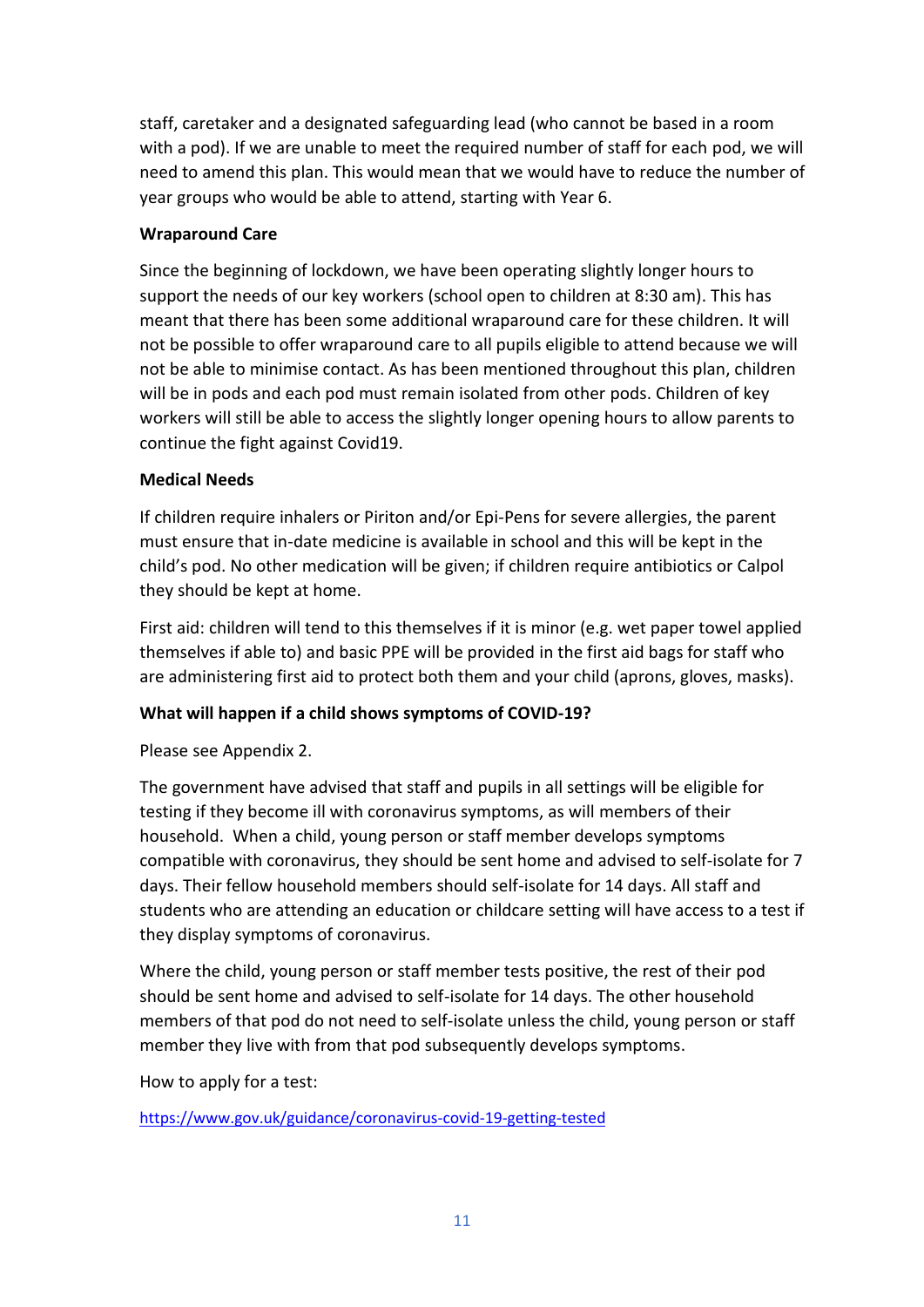# **Appendix 1 Behaviour Policy Addendum**

# **Appendix to Behaviour Chart: Additional COVID-19 Rules**

- Only bring your coat or sun hat, lunch and water bottle to school.
- Stick to your route for entering and leaving the school building.
- Use hand sanitiser when you arrive.
- Do not put your things in the cloakroom.
- Move around the school carefully, following the routes you are shown.
- Wash your hands for 20 seconds, using soap and water:
	- o When you arrive at school
	- o After going to the toilet
	- o Before eating
	- o After blowing your nose, sneezing or coughing
	- o Each time you come back into the school building
- Stay with the people in your pods during learning times, break times and lunchtimes.
- Stick to the zones your pod is given.
- Make sure you always sit in the seat that you are given.
- Keep 2 metres away from other people in outdoor spaces.
- When walking, clasp your hands to help you not touch your face.
- Sneeze or cough into your sleeve or a tissue.
- Put used tissues into the special bin: Catch it, bin it, kill it.
- Avoid touching your mouth, nose and eyes with your hands.
- Only use the equipment you are given.
- Only use your pod's toilet.
- When you go to the toilet:
- Flush the toilet
- Wash your hands for 20 seconds
- Put paper towels carefully in the bins
- Stick to our school behaviour chart
- Be kind.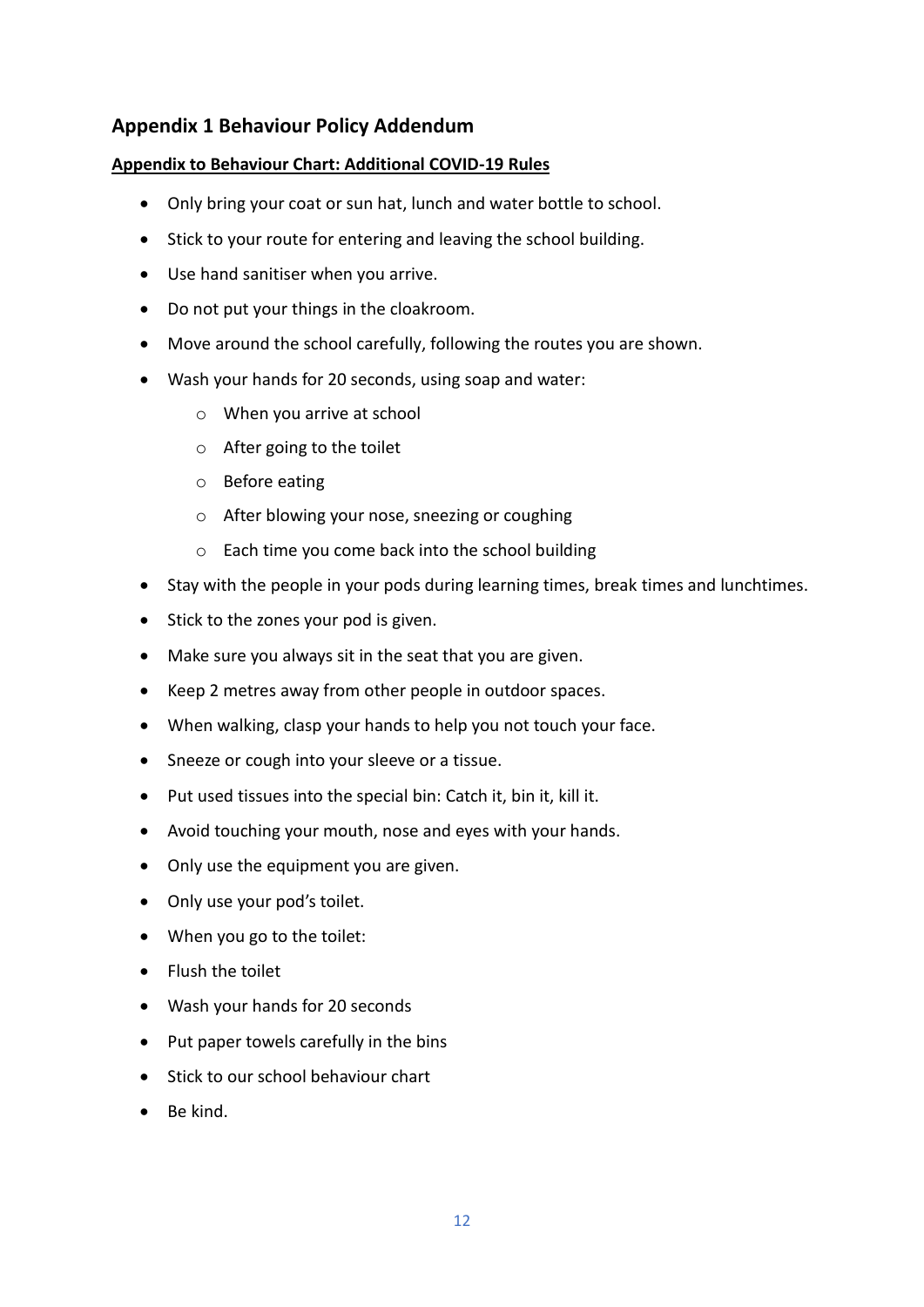# **Appendix 2 Procedure in the event of suspected infection**

**If a child, young person or member of staff becomes unwell with symptoms of COVID-19 while in their school or setting:** 

• Phone Public Health England and explain the circumstances. PHE may suggest full and immediate closure for deep cleaning, or say that you can continue teaching.

• The person must be supported until they can be collected and taken home. They should not be left unattended.

• The SENCo room has been set aside for use as an isolation room. There is a chair for the unwell person. The adjacent disabled toilet is equipped with a sink, towel and hand soap.

• A chair for a member of staff needs to be 2 metres away, to maintain social distancing as the person cannot be left alone.

• A face mask should be worn by the supervising staff member if a distance of 2 metres cannot be maintained. If contact with the person is necessary, then gloves, an apron and a face mask should be worn by the supervising staff member.

• The SENCo room is allocated for the sole use of the unwell person and must not be used by anyone else until it has been thoroughly cleaned. The disabled toilet is assigned for use by the unwell person, if needed, and must not be used by anyone else until it has been thoroughly cleaned.

• If a risk assessment determines that there is a risk of splashing to the eyes, for example from coughing, spitting, or vomiting, then eye protection should also be worn.

• The areas that they have come from, e.g. classroom, kitchens, dining hall, toilets, circulation routes, need to be closed off. If this is not possible, then a thorough cleaning needs to be done on each area before it can be used by pupils or staff.

• Other members of staff should ensure that no other personnel are on the route of the person as they exit the building.

#### **After the sufferer has been collected:**

• If the school is closed, initiate a cleansing, with your usual contractor as directed by Public Health England. If your contractor is unable to do a full clean, contact KCC for support.

• If the school remains open, the PHE may advise to close off all places where the child has been. In practice, this may necessitate closing the school anyway.

• During cleaning, cleaners must be reminded to pay special attention to where the person has sat or was lain down. PPE must be worn. Bedding, soft furnishings and towels need to be carefully taken away and if possible washed on a 60 degree wash, with detergent.

• Any bathrooms, toilets and sinks, must be thoroughly cleaned. This includes taps, handles, toilet seats, dryers and soap dispensers

• The school will need to inform parents and colleagues but stress the thoroughness of the cleaning that is taking place.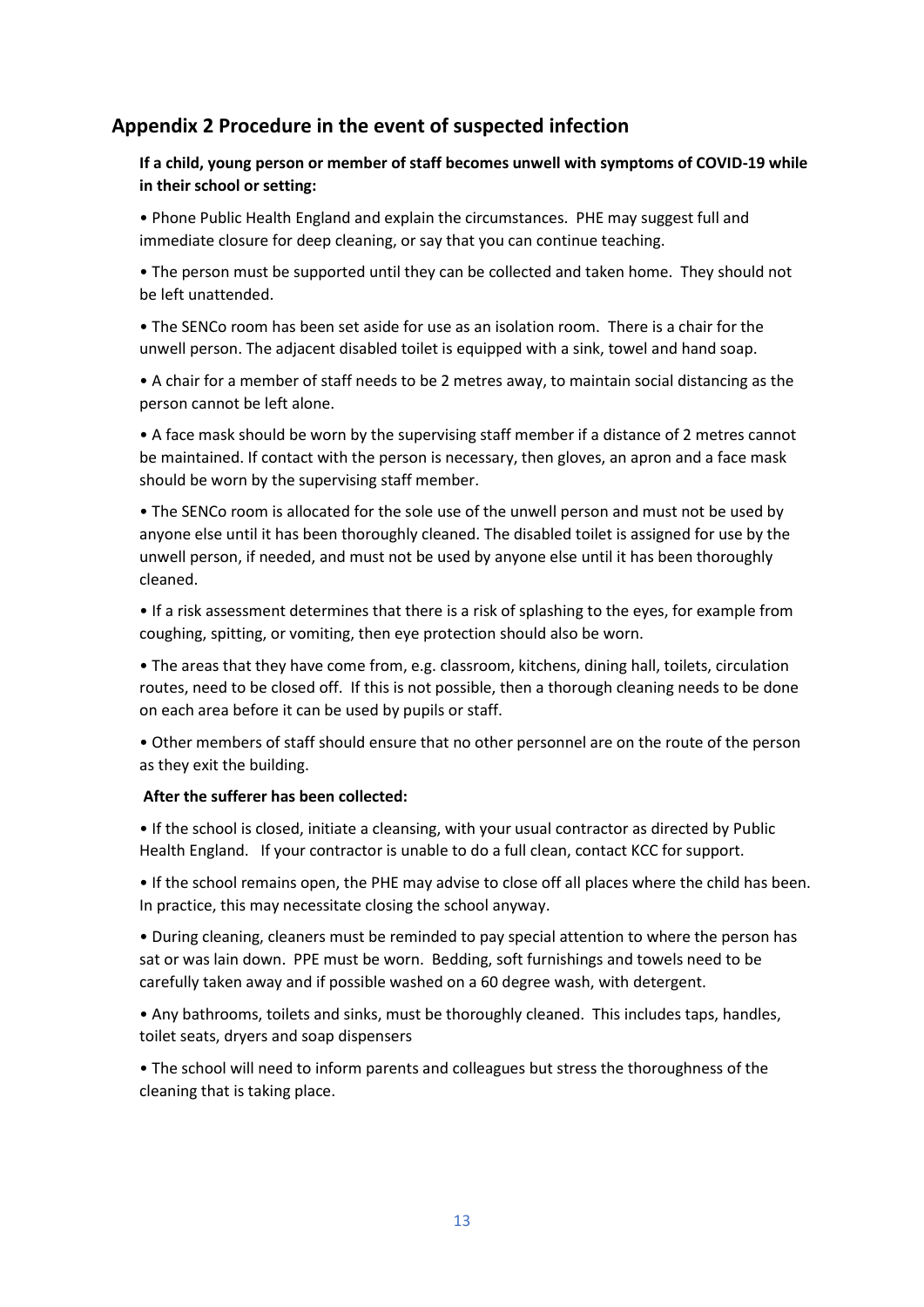# **Appendix 3 Cleaning the classrooms and shared spaces**

All pods will have their own cleaning supplies and will frequently clean off hard surfaces.

Areas requiring frequent cleaning:

- Tops of desks and tops of chairs
- Any equipment used
- Touch points such as doors

Other measures:

- Access to hand soap and antibacterial hand gel in all classrooms, toilets, sink areas and staff areas
- Office based staff cleaning touch points and keypads frequently
- Resources in trays and cupboards to be taped off
- Remove all soft furnishings/cushions/beanbags/rugs
- Cannot use PE equipment that is touched by hands (e.g. netballs, basketballs)
- Reading books and resources cannot be taken home
- Children to have their own resources, that cannot be shared (resources appropriate to age, such as playdoh and craft for EYFS/Y1)